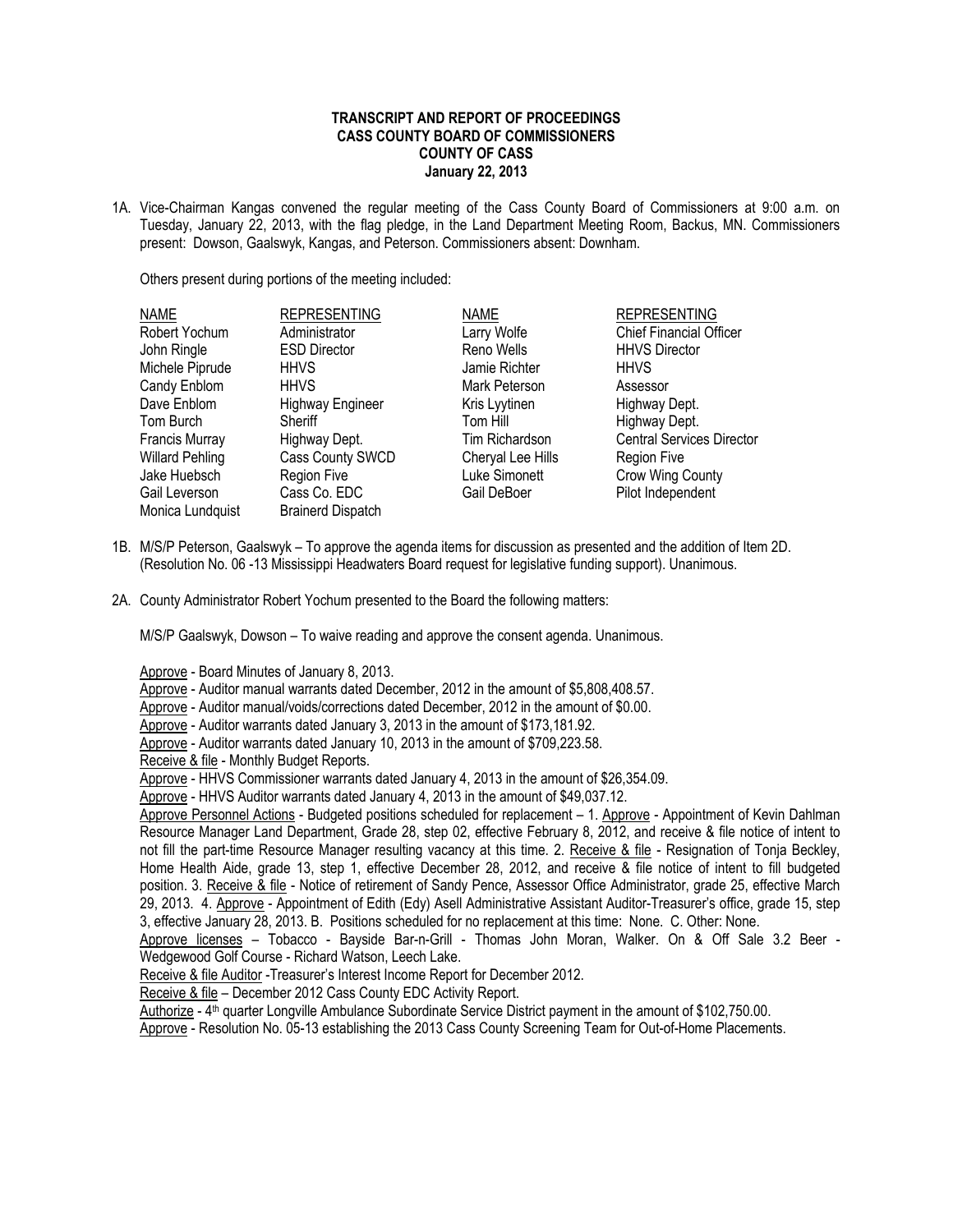Commissioner Gaalswyk offered Resolution No. 05 -13 and moved its adoption; Commissioner Dowson seconded:

Establishing a Cass County Screening Team for Out-of Home Placements

WHEREAS, The out-of-home placement of children is an interdisciplinary, and multi-jurisdictional process, and

WHEREAS, Coordination of all available resources is necessary to benefit affected families, and the interests of the public at large, and

WHEREAS, County Boards of Commissioners bear part of the responsibility to effectively administer related Federal, and State Law.

NOW THEREFORE, BE IT RESOLVED,

- 1. That the County of Cass hereby establishes the 2013 Cass County Screening Team:
	- a. HHVS Social Services Manager Michele Piprude (Chair)
	- b. Probation Director or designee
	- c. Leech Lake Band Appointee
	- d. Mental Health Professional
	- e. Guardian Ad Litem Designee
	- f. County Board Member (appointment by County effective January 01, 2013)
	- g. County Attorney or designee
	- h. Cass County Sheriff or designee
	- i. Cass County Social Services Team Leader (to be appointed by HHVS Director)
	- j. HHVS Director
- 2. That the County of Cass hereby assigns all applicable administrative authority for the out-of-home-placement of children to the Cass County Screening Team.
- 3. That the Cass County Screening Team shall submit a status report at least annually to the Board of Commissioners and the District Court.
- 4. That this resolution is effective upon its adoption.

Resolution No. 05-13 was adopted by majority vote: Dowson, Gaalswyk, Kangas, Peterson. Absent: Downham. Nays: None.

Accept - Donation of \$1,000.00 from Eddy Family Foundation for the Sheriff's Office – Recreation Division; HHVS Ofc. - \$125.00 gift cards & six scarves – Anonymous donor.

Approve - Pay requests for Cass County ARMER Project: DSC Communications in the amount of \$197.72; Xybix Systems Inc. in the amount of \$768.26.

Authorize - Financial contributions for FY2013 to the Mississippi Headwaters Board in the amount of \$1,500.00; Cass County EDC in the amount of \$37,500.00.

Approve - Cass County Family Center quarterly progress reports and payment of quarterly expense claims totaling \$16,165.00.

Approve - HHVS Purchase of Service contracts from January 1, 2013 through December 31, 2013: Teresa Watson for Physical Therapy Services – no financial changes; Rural MN CEP – MFIP-DWP - no financial changes.

Receive & file - Sentence-to-Service Quarterly report for Oct-Dec 2012 and year-end report for 2012.

Approve - City of Remer fire contract for Unorganized Township - January 1, 2013 through December 31, 2013 in the amount of \$897.51.

Approve - Cass County employee recognition policy: At the discretion of the Department Head employees in good standing may be recognized at separation as follows: 0 to 10 years - framed certificate of appreciation from the County; 10 to 20 years - framed certificate of appreciation from the County and a department service plaque not to exceed \$25.00; More than 20 years - framed certificate of appreciation from the County and a department service plaque not to exceed \$50.00.

2B. Administrator Yochum reported receipt of an order from the Bureau of Mediation Services approving a request from the Teamsters Public & Law Enforcement Employees Union Local #320 withdrawing their status as the exclusive representative of Cass County Assistant County Attorneys.

M/S/P Peterson, Gaalswyk – To receive & file notification from the Bureau of Mediation Services approving a request from the Teamsters Public & Law Enforcement Employees Union Local #320 to withdraw their status as the exclusive representative of Cass County Assistant County Attorneys effective January 10, 2013. Unanimous.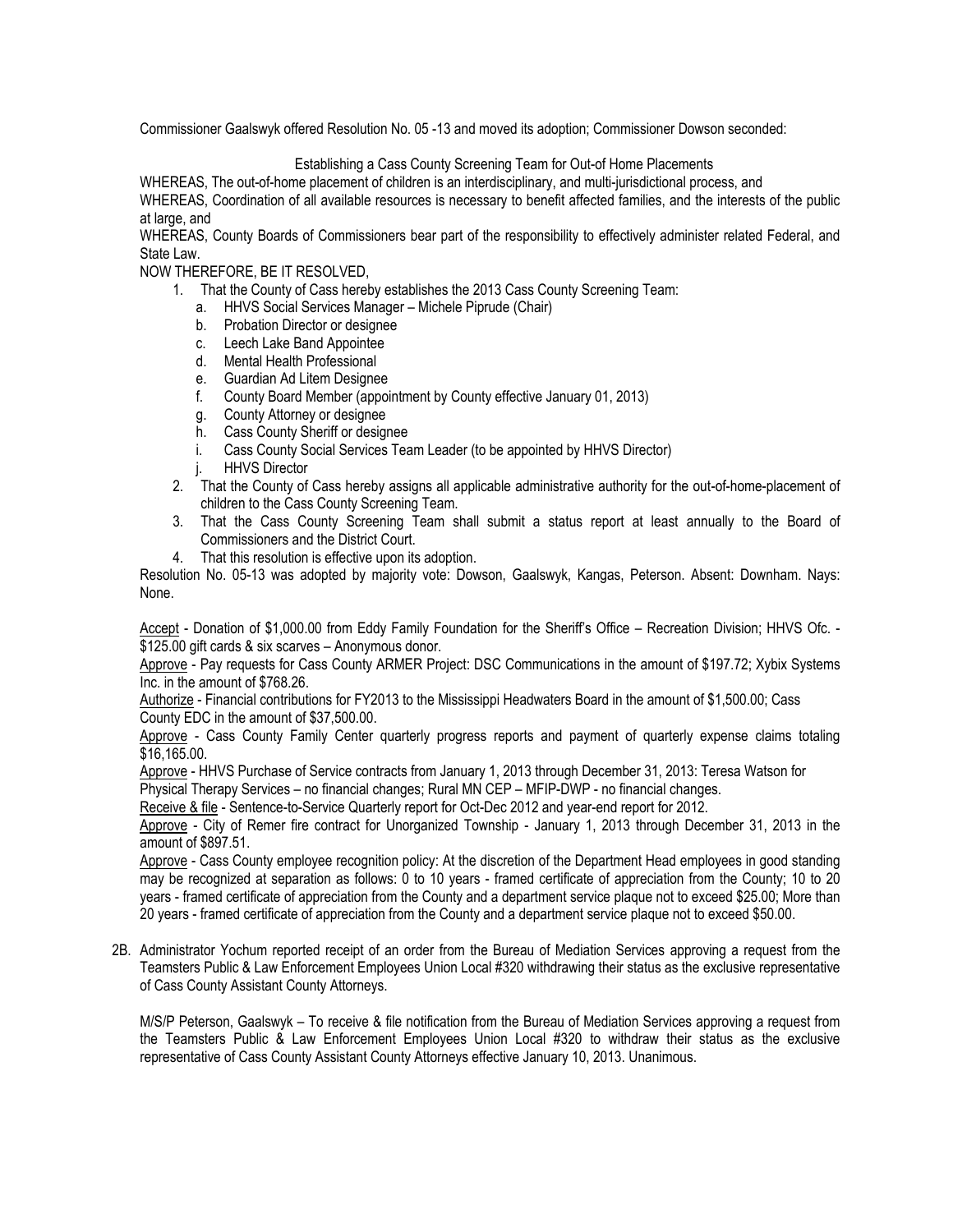2C. Administrator Yochum presented a request from AFSCME Local #2195 Courthouse Unit to participate in the MN State Retirement System Health Care Savings Plan. The plan allows employees to save pre-tax money to pay post-employment medical expenses and or health insurance premiums. Mr. Yochum reported that other Cass County staff have requested and received permission from the Board to participate including: International Union of Operating Engineers Local #49 Highway Unit, Teamsters Public and Law Enforcement Local #320 Sheriff Dispatch & Jail Unit and Cass County non-union employees.

M/S/P Dowson, Peterson – To approve the Memorandum of Understanding with AFSCME Local #2195 Courthouse Unit to participate in the MN State Retirement System Health Care Savings Plan effective December 1, 2012. Unanimous.

2D. Commissioner Gaalswyk requested Board action to adopt Resolution No. 06-13.

Commissioner Gaalswyk offered Resolution No. 06 -13 and moved its adoption; Commissioner Kangas seconded:

Whereas, Cass County is a member of the 8-county Mississippi Headwaters Board, which was established to identify and protect the natural, cultural, scenic, scientific, and recreational values of the Mississippi River's first 400 miles, and Whereas, the Mississippi Headwaters Board is requesting funding from the State of Minnesota that is sufficient to allow the

Board to effectively carry out its mission; a mission established by Minnesota Statute 103F.361-378, and

Whereas, for the last two years, the Mississippi Headwaters Board has exerted a great deal of effort to restore the historic levels of funding that allowed the Board to succeed in the past, and

Whereas, the Mississippi Headwaters Board recognizes the State of Minnesota's fiscal shortfalls of past bienniums, the Board believes it is uniquely positioned to provide a return on investment that will benefit the entire north-central region of Minnesota for generations to come.

Now, therefore, be it resolved that the Cass County Board of Commissioners supports efforts to restore the Mississippi Headwaters Board to its historic funding levels.

Resolution No. 06-13 was adopted by majority vote: Dowson, Gaalswyk, Kangas, Peterson. Absent: Downham. Nays: None.

- 3A. ESD Director John Ringle, and Willard Pehling from the SWCD Board informed the Board that the SWCD Board has been awarded a Clean Water Fund Grant of \$111,725 to help facilitate forest stewardship plans on about 15,000 acres of private forest land in 14 Cass County watersheds including Long, Ten Mile, May, Howard, Girl, Mann, Washburn and Whitefish. A partnership with the MNDNR and BWSR will provide funding for low cost forest stewardship plans, technical assistance, funding for forest management practices such as forest stand improvement cutting, habitat management, trail improvement, and tree planting. No action necessary.
- 3B. Mr. Ringle discussed current programs for aquatic invasive species (specifically Zebra Mussels and Eurasian Water Milfoil) prevention and control on Cass County lakes. Currently several lakes in the Gull Lake Chain have zebra mussel infestations and milfoil is found at a number of locations in Cass County. Director Ringle explained that the department has been involved in primarily in education efforts such as posters, ID cards, tax statement stuffers, and the AIS task force through the Association of Cass County Lakes (ACCL). Mr. Ringle reported that future programs could include inspection services in partnership with Roosevelt, Lawrence, Leavitt Lake Association (RALALA) and a joint powers agreement with Crow Wing County.

M/S/P Dowson, Peterson – To table the RALALA and Crow Wing County joint powers agreement concept until after Cass County Board participation in the Aquatic Invasive Species training hosted by the MN DNR on Thursday, January 31, 2013, beginning at 5:00 p.m. or on Friday February 1, 2013 beginning at 9:00 a.m. at the Chase Hotel and Conference Center, 502 Cleveland Blvd. Walker, MN. Unanimous.

- 3C. Mr. Ringle presented the 2012 annual planning & zoning activity report. Mr. Ringle reported that overall activity was up 11% compared to 2011 with the total number of permits issued in FY2012 at 1189 versus 1018 in FY2011. Total revenues were also up from \$282,932 in FY 2011 to \$315,613 in FY 2012 (up 11.2%). Early indications are that the trend will continue in 2013. No action necessary.
- 4A. Director of Public Health Nursing Jamie Richter and Social Service Manager Michele Piprude discussed permission to combine two blue teams focused on long term care into a single team (supervised by County Team Leader Lori Muller) by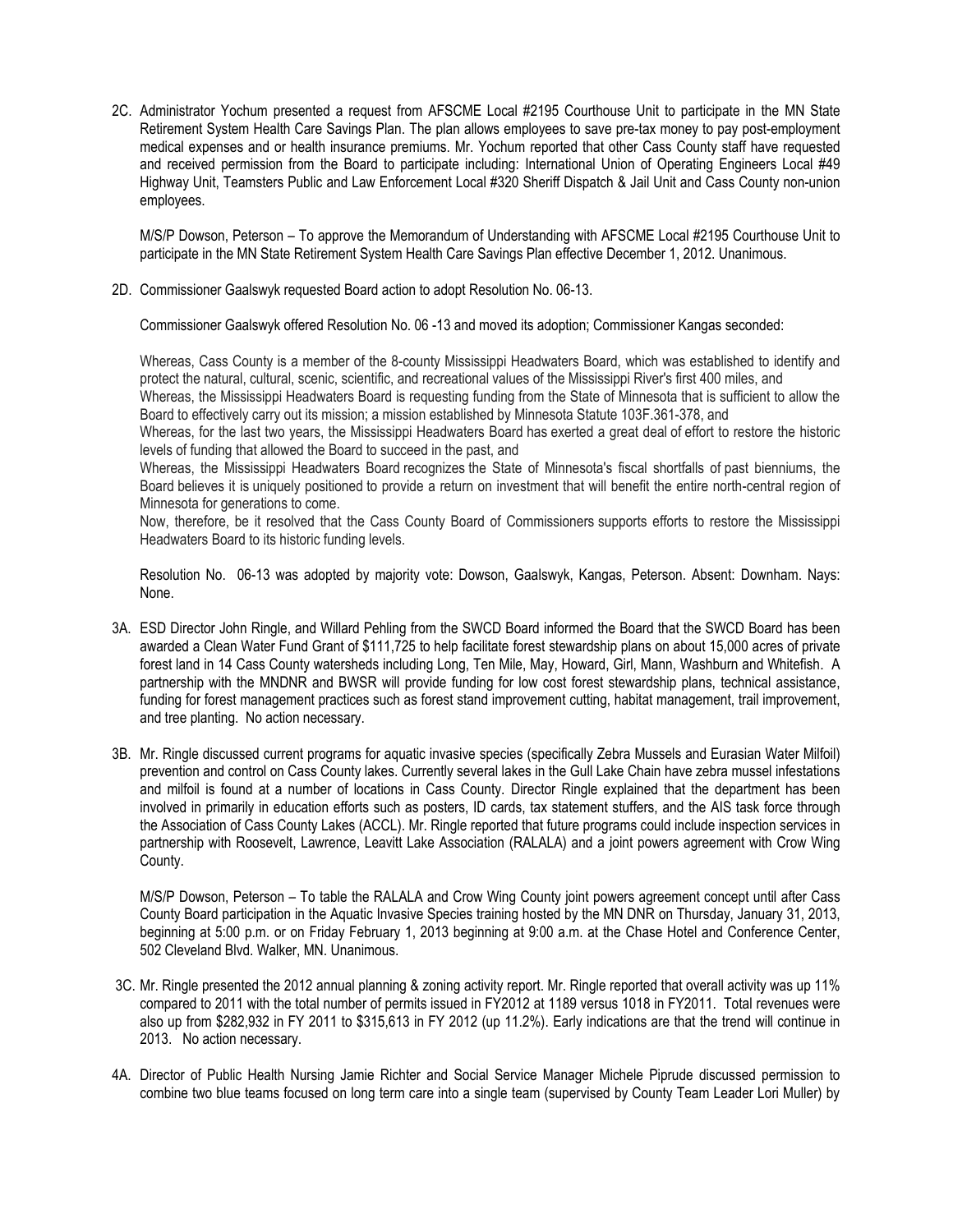eliminating a budgeted but unfilled County Team Leader position. A revised HHVS organizational chart was presented to the Board. The Board congratulated HHVS staff on this approach to interdisciplinary coordination.

M/S/P Dowson, Peterson – To approve combining two blue teams focused on long term care into a single team (supervised by County Team Leader Lori Muller) by eliminating a budgeted but unfilled County Team Leader position. Unanimous.

4B. Mr. Wells and Financial Assistant Supervisor I Candy Enblom discussed entering into MOU for demonstration project for the delivery of Income Maintenance Services in the Counties of Cass and Crow Wing. Crow Wing County would take applications for cash, food, and health care programs from Cass County residents, and Cass County would take applications for cash, food, and health care programs from Crow Wing County residents. Programs that would be included are General Assistance (GA), Minnesota Supplemental Aid (MSA), Minnesota Family Investment Program (MFIP), Diversionary Work Program (DWP), Work Benefit (WB), Supplemental Nutrition Assistance Program (SNAP), and Health Care Programs. The servicing county would treat those applications as if the client is a resident of their own county, and would process, determine eligibility, and continue to service those cases on an ongoing basis. Ms. Enblom introduced Luke Simonett from Crow Wing County who commented favorably on the demonstration project.

M/S/P Gaalswyk, Dowson – To approve a Memorandum of Understanding for a demonstration project effective April 1, 2013 through October 1, 2013 for the delivery of Income Maintenance services in the Counties of Cass and Crow Wing offering non-resident clients a choice of location for program assistance. Unanimous.

4C. Central Services Director Tim Richardson, and Candy Enblom discussed the HHVS case management computer system. Mr. Richardson reported that the current imaging software vendor of Information Systems Corporation now provides a workflow "single entry" package to provide the efficiencies tracking of cases, processing, and better use of staff resources. The product is now in the implementation phases in the counties of Mille Lacs, Morrison, Wadena, Clearwater, Grant, with McLeod, Southwest HHS, and Yellow Medicine considering the same. If approved, the project planning and preparation will begin in February and the implementation would be mid to late summer 2013. The expected budget cost is \$156,000 (with a \$5,000. contingency).

M/S/P Gaalswyk, Kangas – To approve the HHVS Income Maintenance Unit case management computer system upgrade to a work flow ("single entry") product from Information Systems Corporation not to exceed \$156,000 (includes \$5000 contingency) with the source of funds to be HHVS fund balance. Unanimous.

- 5A. Executive Director Cheryal Lee Hills of the Region Five Development Commission presented the Annual Comprehensive Economic Development Strategy – CEDS 2012 Annual Report, and the Region Five Development Commission 2012 Annual Report. The report provides planning documentation for regional initiatives within Cass, Crow Wing, Morrison, Todd and Wadena Counties, along with 65 communities, 151 townships, 2 tribes and 1 military camp. Ms. Hills added that the amount of money invested in our region as a result of Region Five's work in FY2012 totaled \$2,380,700. No action necessary. The Board thanked Ms. Hills for the update.
- 6A. Highway Engineer Dave Enblom discussed the standard construction contract agreement procedure for County State Aid and County Projects administered by the Cass County Highway Department. Mr. Enblom also discussed related past practices have been to present bid results for Cass County Highway Department construction projects to the County Board for review and award. Upon award the contract packages (four copies) have been assembled and submitted for signatures to the County Administrator, with signatures required by the County Board Chair, County Attorney and County Auditor/Treasurer. In an effort to maintain opportunities for Board and public input, but improve processing time, Mr. Enblom requested Board action similar procedure to the HHVS contract administration recently approved by the Board.

M/S/P Peterson, Gaalswyk – To approve the Highway Department standard contracting procedure as follows: 1). All contract formats must be approved by the Board. 2). The County Board will continue to review bid results and subsequently award individual contracts for Cass County Highway Department construction projects. 3). The Cass County Highway Engineer is authorized to execute vendor contracts awarded by the Board and attested to by the County Administrator, and further, to request a similar process with the County Attorney and Auditor-Treasurer. Unanimous.

6B. Mr. Enblom presented a Memorandum of Understanding with Leech Lake Band of Ojibwe regarding the year 2013 proposed road improvement projects planned for County Road 143, located between Trunk Highway 371 and County road 145 in Wilkinson Township, a multi-use trail to be constructed along CSAH 75 and CSAH 60 in Pike Bay Township, and a bridge over the Boy River on CSAH 8 to provide for pedestrian and trail use.